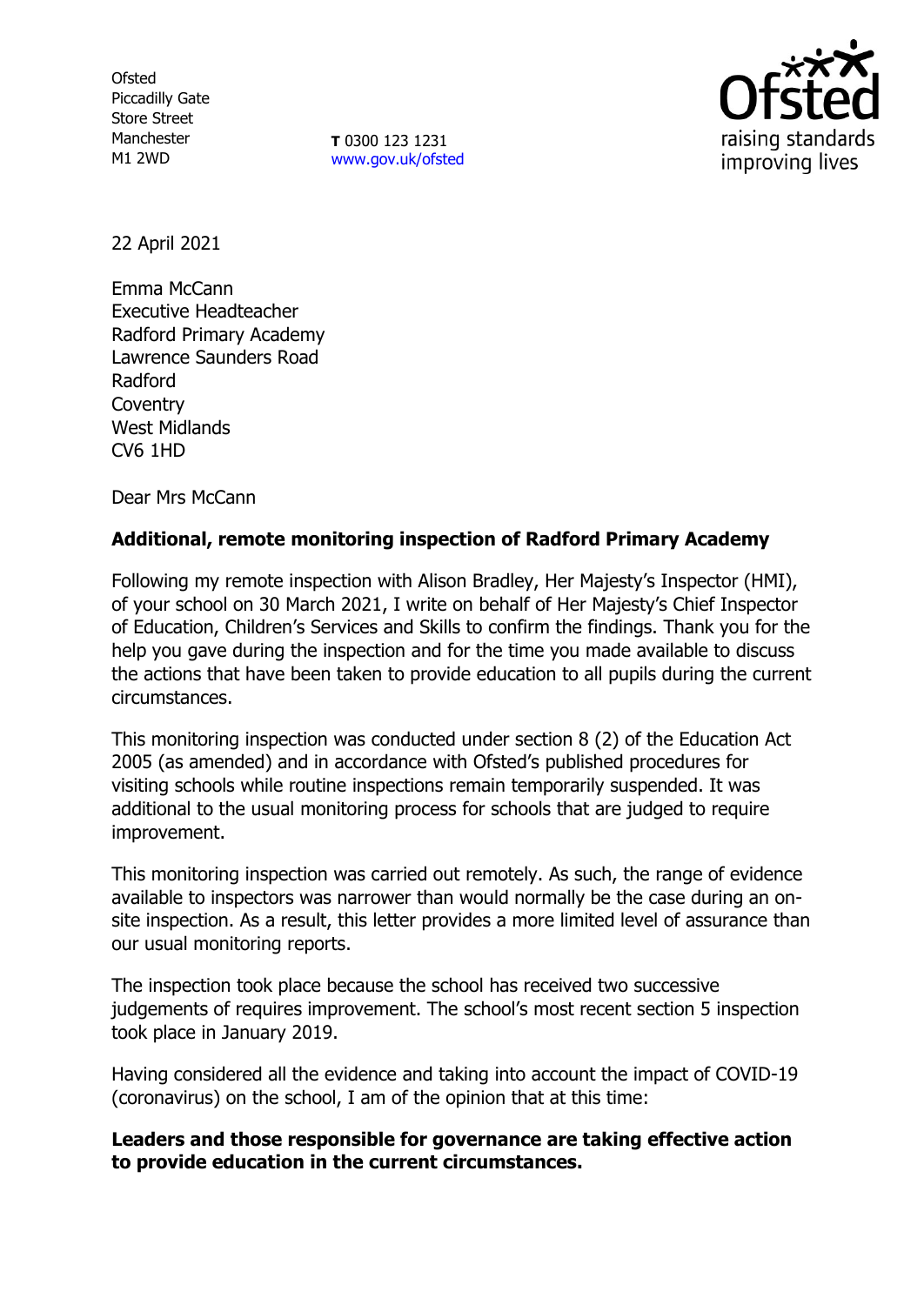

Leaders and those responsible for governance should take further action to review the implementation of the new curriculum by:

- monitoring and evaluating the impact it is having on pupils' learning
- $-$  embedding the assessment of foundation subjects and using what teachers learn to inform future lessons
- $-$  ensuring that the learning in early years is planned carefully so it prepares children for the Year 1 curriculum.

## **Context**

- You were previously headteacher of an outstanding primary school in the trust. In January 2020, you took up the newly created role of executive headteacher to lead that school and Radford together. The two local governing bodies merged at the same time. In September 2020, the associate headteacher and assistant headteacher joined the school, having been promoted from roles in the partner school.
- Two thirds of pupils were educated at home when the school was partly closed earlier in the spring term. Approximately two fifths of pupils identified as vulnerable were educated on site during this period. Half of pupils with special educational needs and/or disabilities (SEND), including most pupils with an education, health and care plan, attended school.
- At the time of this inspection, almost all pupils were in school apart from individuals who were self-isolating while waiting for a test result.

## **Main findings**

- Leaders have been diligent in ensuring all pupils continued with their learning during the recent national lockdown, whether at home or school. They thought carefully how to best teach those at home, building on the experience of the first lockdown and responding to parent feedback. This led to high levels of engagement in remote learning during the recent partial closure.
- You and your leadership team have worked hard over the last year to completely overhaul how subjects are taught. Working with subject leaders, your team has introduced plans in science and the wider curriculum. These map the development of pupils' knowledge and skills from Year 1 to Year 6 but do not yet clearly build on what is taught in early years. Your plans to monitor how well the new curriculum is being taught have been hampered by the pandemic.
- Leaders are using appropriate checks to see whether pupils remember what they have been taught this year. In reading and mathematics, teachers use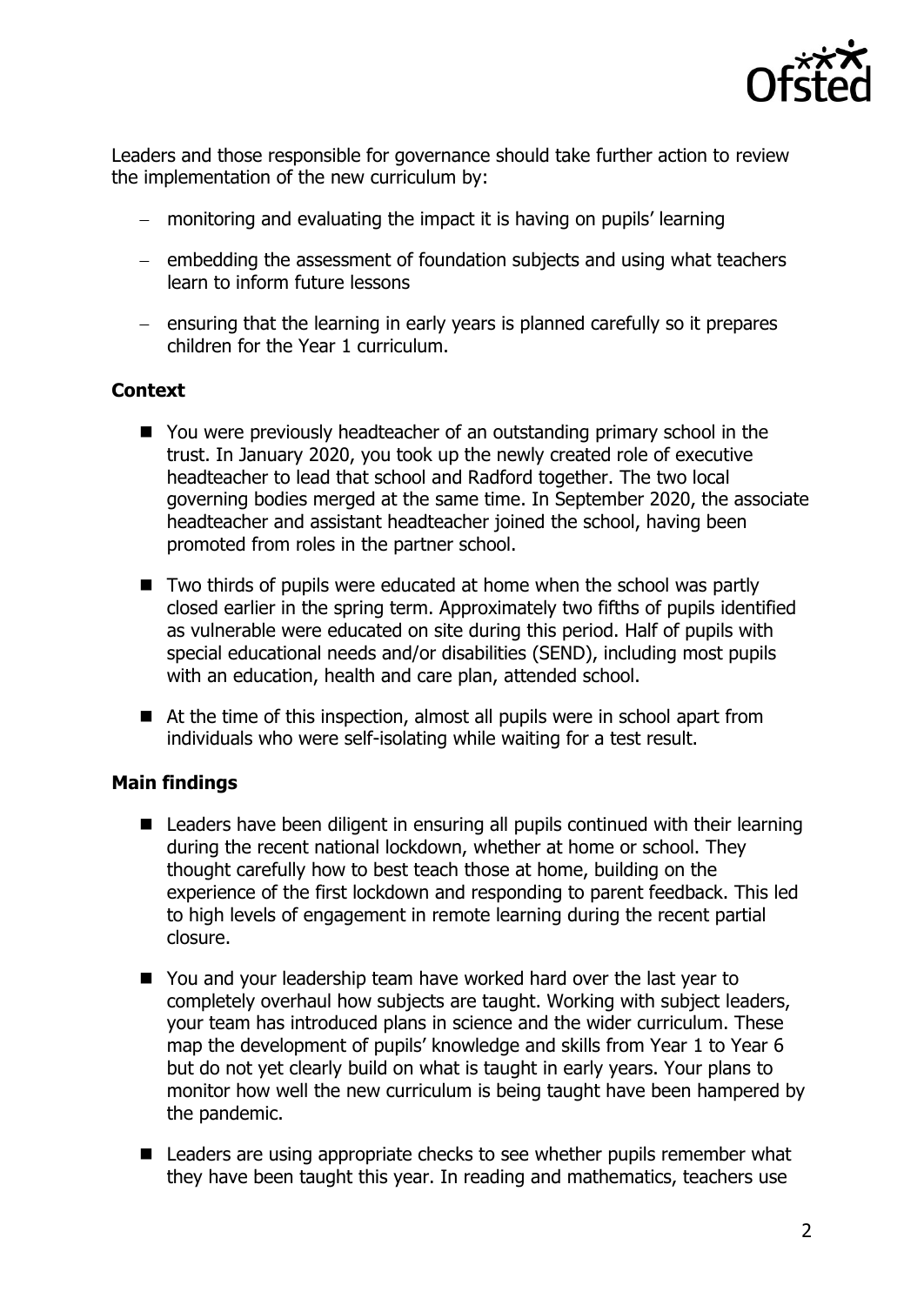

tests that are closely linked to what they wanted pupils to learn. In other subjects, teachers are reviewing pupils' work and using quizzes as part of the new curriculum, but this is at an early stage of development. Pupils did less writing than usual during the recent partial school closure, so teachers are giving them more opportunities than usual to reinforce writing skills in different subjects.

- Leaders have introduced a well-sequenced reading curriculum, although the pandemic means they have not been able to get into classrooms to fully review how well it is being taught. Staff have relevant early reading training, which helps them support pupils well. Younger readers are taught phonics systematically and have books which enable them to practise the sounds they have been learning. Struggling pupils are given extra support to help them keep up. A strong focus on phonics during the most recent lockdown has ensured that pupils' early reading skills are mostly where teachers expect them to be.
- You have ensured any pupils at home have daily work that is linked to what their class is learning in school. Reduced staffing capacity means the current remote offer is less than it was during the period of partial closure. You are aware of this and intend that any self-isolating pupils will be supported to catch up on their return.
- $\blacksquare$  The newly formed pastoral team prioritise vulnerable pupils well and they ensure those in need get the necessary support. Staff worked effectively to encourage the most vulnerable pupils into school. They maintained close contact with those at home to check on their well-being and ensured they had essential learning resources, such as laptops.
- Leaders have strengthened provision for pupils with SEND since the last inspection. They have ensured staff are trained to meet pupils' needs in the classroom rather than being taught separately. During the partial closure, teachers adapted learning for those at home so that tailored support continued. Pupils who attended school during this period thrived on extra adult support in small groups.
- During the recent partial closure, the multi-academy trust focused strongly on checking that all pupils were getting an education, and that the most vulnerable were effectively supported. The trust is strengthening many aspects of the school's work by forging strong links with the partner school and more widely across the trust. Pupils are benefiting from the trust's vision of 'one school across two sites'. Members of the local governing body have held leaders to account for different aspects of the school's curriculum development. They recognise the next step is to fully monitor how well the new plans help pupils to learn.